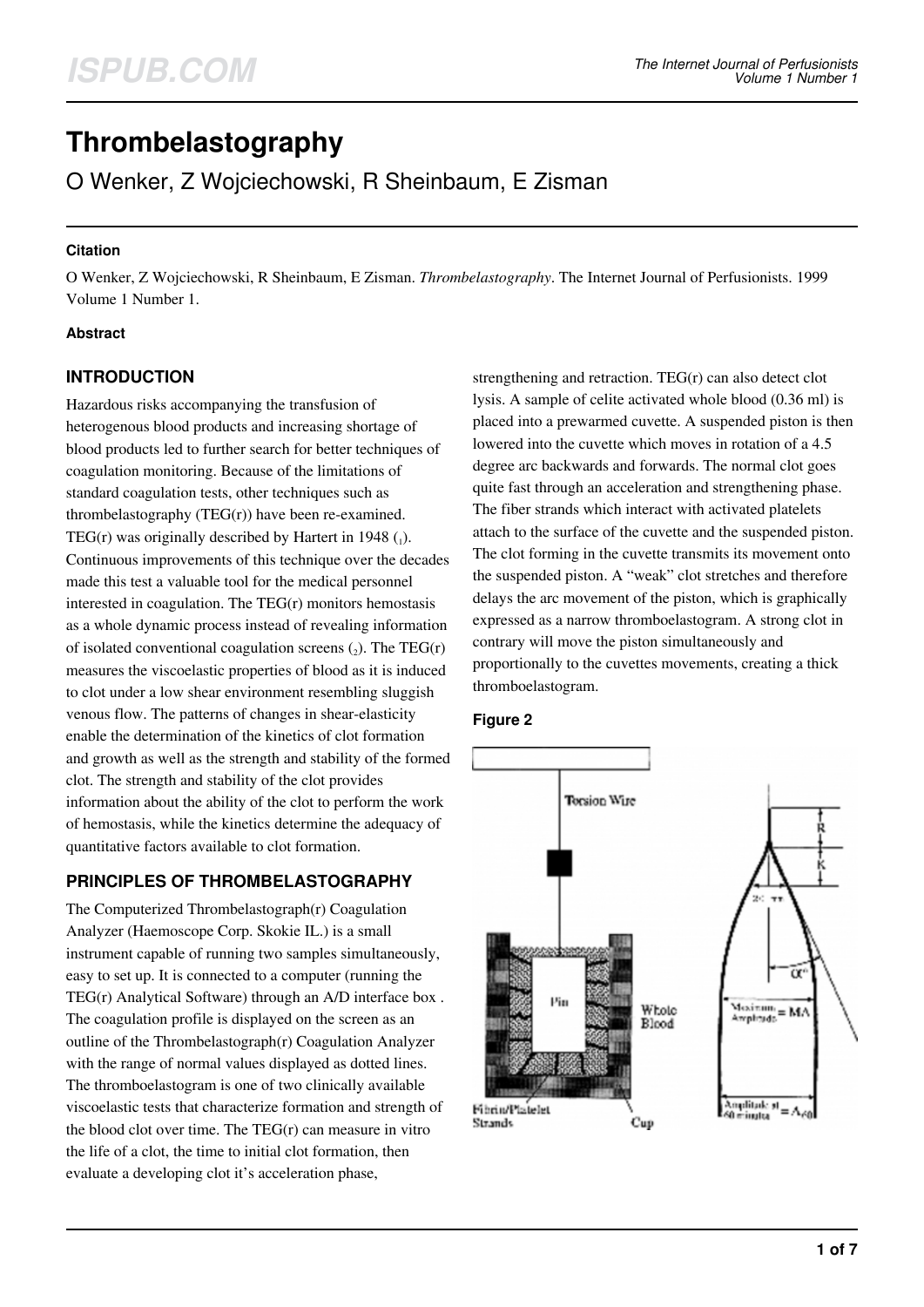#### **Figure 3**



The strength of a clot is graphically represented over time as a characteristic cigar shape figure. There are five parameters of the TEG(r) tracing: R, k, alpha angle, MA and MA60, which measure different stages of clot development.

R: is a period of time from initiation of the test to the initial fibrin formation.

k: is a measure of time from beginning of clot formation until the amplitude of thromboelastogram reaches 20 mm, and represents the dynamics of clot formation.

alpha angle: is an angle between the line in the middle of the  $TEG(r)$  tracing and the line tangential to the developing "body" of the TEG(r) tracing. The alpha angle represents the acceleration (kinetics) of fibrin build up and cross-linking.

MA - Maximum amplitude reflects strength of a clot which is dependent on number and function of platelets and its interaction with fibrin.

MA60: measures the rate of amplitude reduction 60 min. after MA and represents the stability of the clot.

# **Figure 4**

Overview of TEG(r) interpretation:



Thromboelastographic evaluation of clot formation during heparinization (i.e., cardiopulmonary bypass) is now available. Recently, heparinase (an enzyme breaking heparin) has been introduced to the TEG(r) technology, allowing identification of abnormal coagulation in "heparinized" patients, prior to heparin reversal with protamine. This test may prove particularly useful during long pump runs, deep hypothermia, use of ventricular assist devices or complicated major vascular cases i.e.: repair of thoracoabdominal aneurysm. The test will also detect if more protamine is needed to fully reverse heparin.

Other reagents that may be added to the whole blood sample are antifibrinolytic agents such as Epsilon-Aminocaproic Acid, Tranexamic acid and Aprotinin. This will test their effectiveness in treatment of fibrinolysis.

Another modification of the TEG(r) will enable to determine the specific contribution of platelets and fibrinogen to the MA value of the TEG(r) tracing. Adding c7E3 Fab (REOPRO), a recently FDA approved monoclonal antibody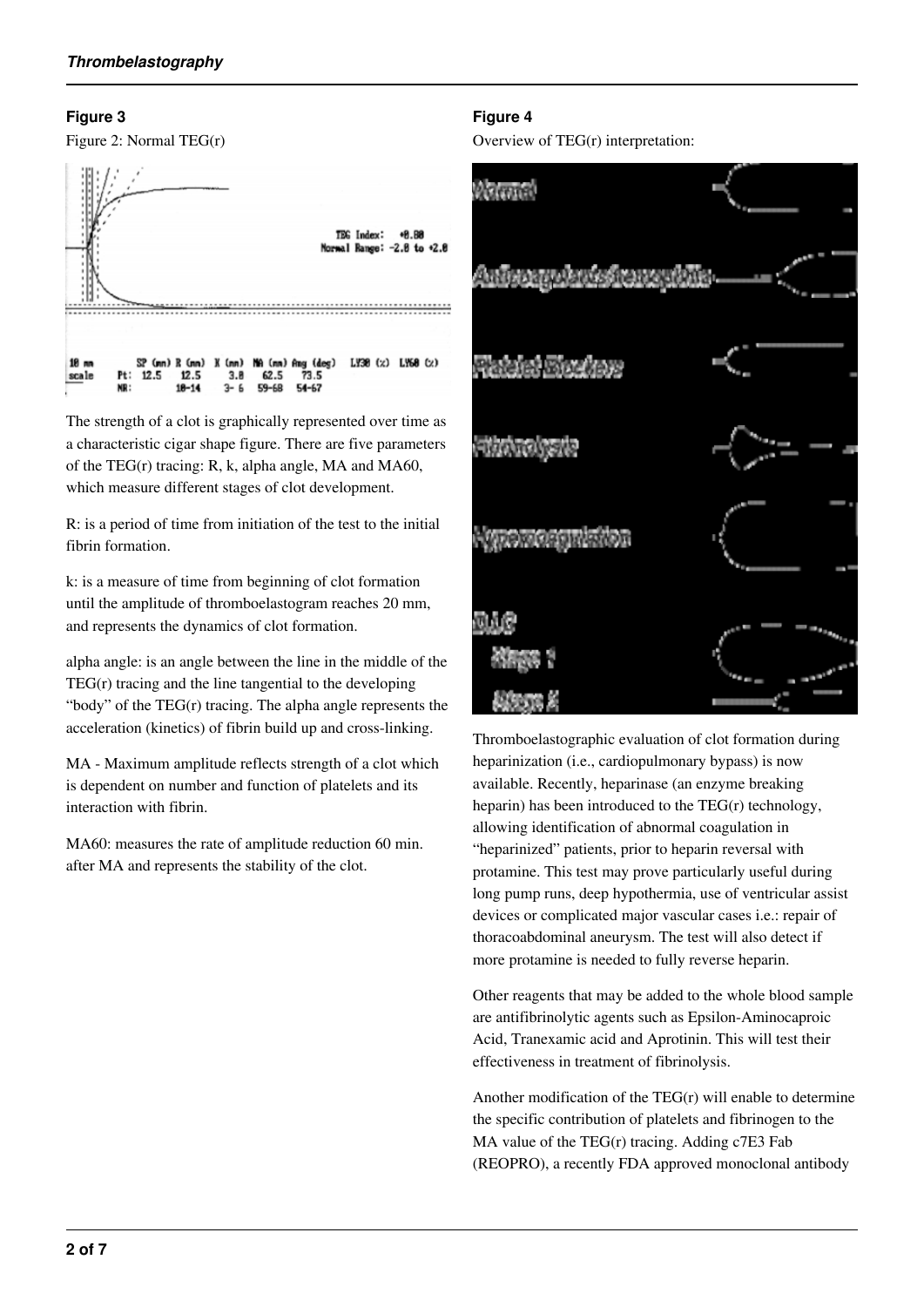which binds to the platelet GPIIb/IIIa receptors, to the TEG(r) sample will eliminate platelet function from the thromboelastogram  $\left($ <sub>3</sub> $\right)$ . The MA will become a function of fibrinogen activity (MAR). Therefore subtraction of (MAR) from a whole blood MA (without REOPRO) (MAW), will result in determining specific contribution of platelets function to MA (MAP).

# **Figure 5**

Figure 3: TEG(r) Example 1



# **EXAMPLES**

For training purposes we would like that you study the TEG(r)'s below. Please make a diagnosis and suggest a treatment for each TEGTM. Click on the links below the TEG(r) examples to check your answers.

# **Figure 6**

Figure 4: TEG(r) Example 2



Answer to TEG(r) Example 1

Diagnosis: R parameter elongated: Delayed clot formation; suspect

Treatment: Measure an activated clotting time (ACT) and repeat TEG(r) with Heparinase.

#### **Figure 7**

Figure 5: TEG(r) Example 3



Diagnosis: Short R and K, large a and MA, no fibrinolysis: Hypercoagulable state.

34 R

 $54 - 67$ 

 $\frac{25.5}{3-6}$ 

13 R

 $18 - 14$ 

Can be found:

 $p_{t}$ :

MR:

 $12.B$ 

scale

Treatment: Depending on the clinical situation: may be treated with anticoagulant drug therapy such as

#### **Figure 8**

Figure 6: TEG(r) Example 4



Answer to TEG(r) Example 3

Diagnosis: a and MA are small: Weak Clott Formation indicative of hypofibrinogemia and/or thrombocytopenia/poor platelet function.

Treatment: Requires administration of FFP, platelets and possible cryoprecipitate. Adding c7E3 Fab (REOPRO) to the  $TEG(r)$  sample will eliminate platelet function from the TEG(r) tracing. The MA will become a function of fibrinogen activity. Low fibrinogen activity can be corrected by administration of cryoprecipitate or FFP.

A repeat TEG(r) should be performed post treatment.

1.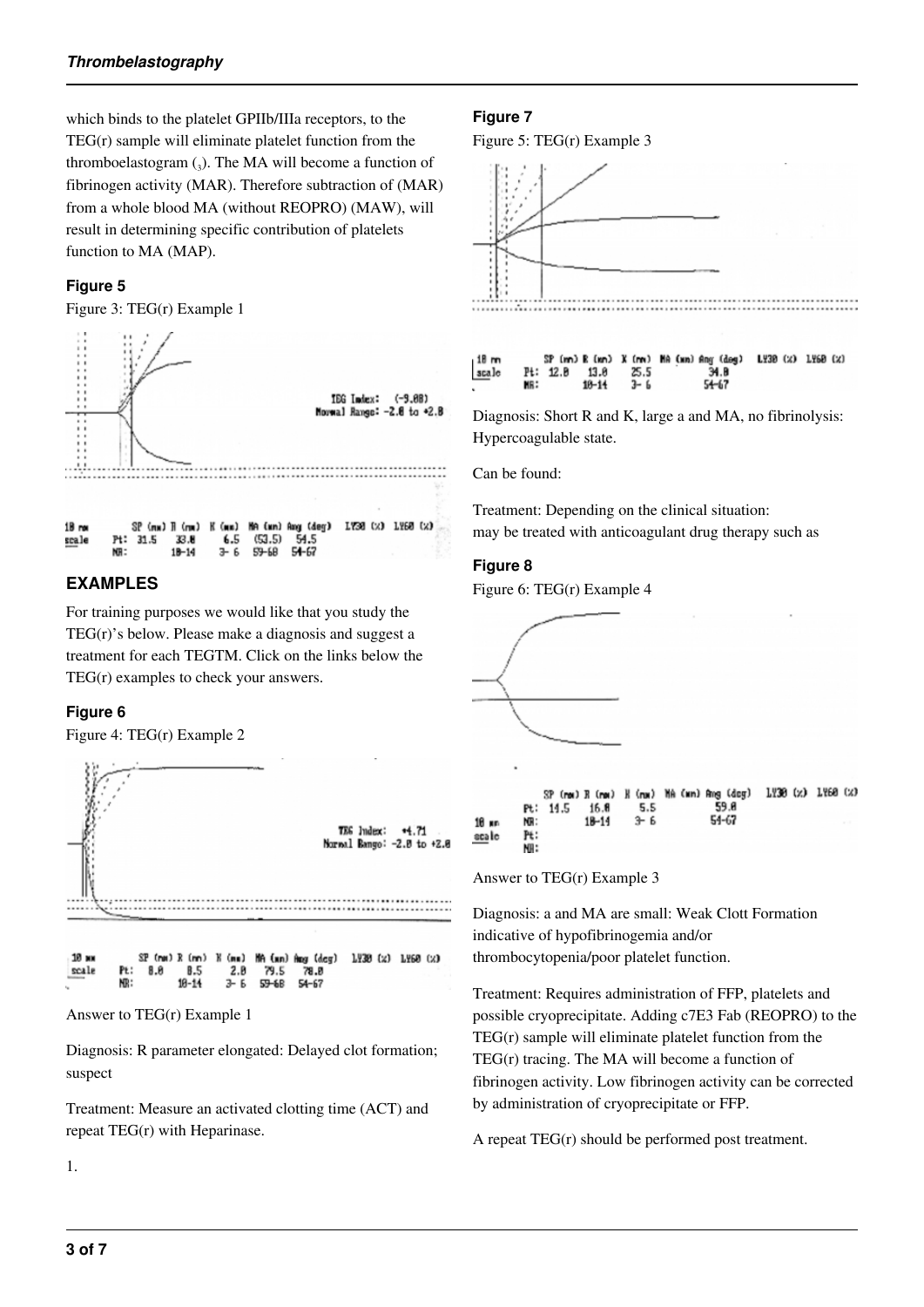#### **Figure 9**





Diagnosis: Heparin Effect. The top curve represents a TEG(r) with Heparinase (heparin activity eliminated) and the bottom trace is the same sample without Heparinase.

Treatment: Reverse the heparin and repeat the TEG(r).

#### **Figure 10**

Figure 8: TEG(r) Example 6



Diagnosis: Normal Coagulation Profile. This is a TEG(r) from the same patient shown in example 4. The heparin was reversed with protamine. The top curve represents a TEG(r) with Heparinase (heparin activity eliminated) and the bottom trace is the same sample without Heparinase. Since both traces are identical all heparin was reversed by protamine.

Treatment: If there is still bleeding the surgeon will have to perform a better job.

#### **Figure 11**

Figure 9: TEG(r) Example 7



Treatment:

#### **Figure 12**

Figure 10: TEG(r) Example 8



scale  $P+$  $23.B$ 41.5  $(2.5)$   $(3.8)$ NR:  $10 - 11$ 59-68  $54 - 67$ 

Diagnosis: (Short R) MA borderline, Lysis30 6.5%: Poor platelet function and fibrinolysis

Treatment: Administer platelets and antifibrinolytics (such as e-Aminocaproic Acid, Tranexamic Acid or Aprotinin). The antifibrinolytics can be added to the  $TEG(r)$  to preevaluate their effectiveness. Repeat the TEG post treatment.

#### {image:12}

Diagnosis: R eleongated, K not readable, MA very small, a very small: Technical error in processing TEG(r) or severe coagulopathy (correlate with clinical scenario)

Treatment: Repeat TEG(r)

#### **DISCUSSION**

The TEG(r) enables global assessment of hemostatic function. While other conventional tests stop with the formation of the first fibrin strands, the TEG(r) begins to evaluate clot formation at this point and collects data as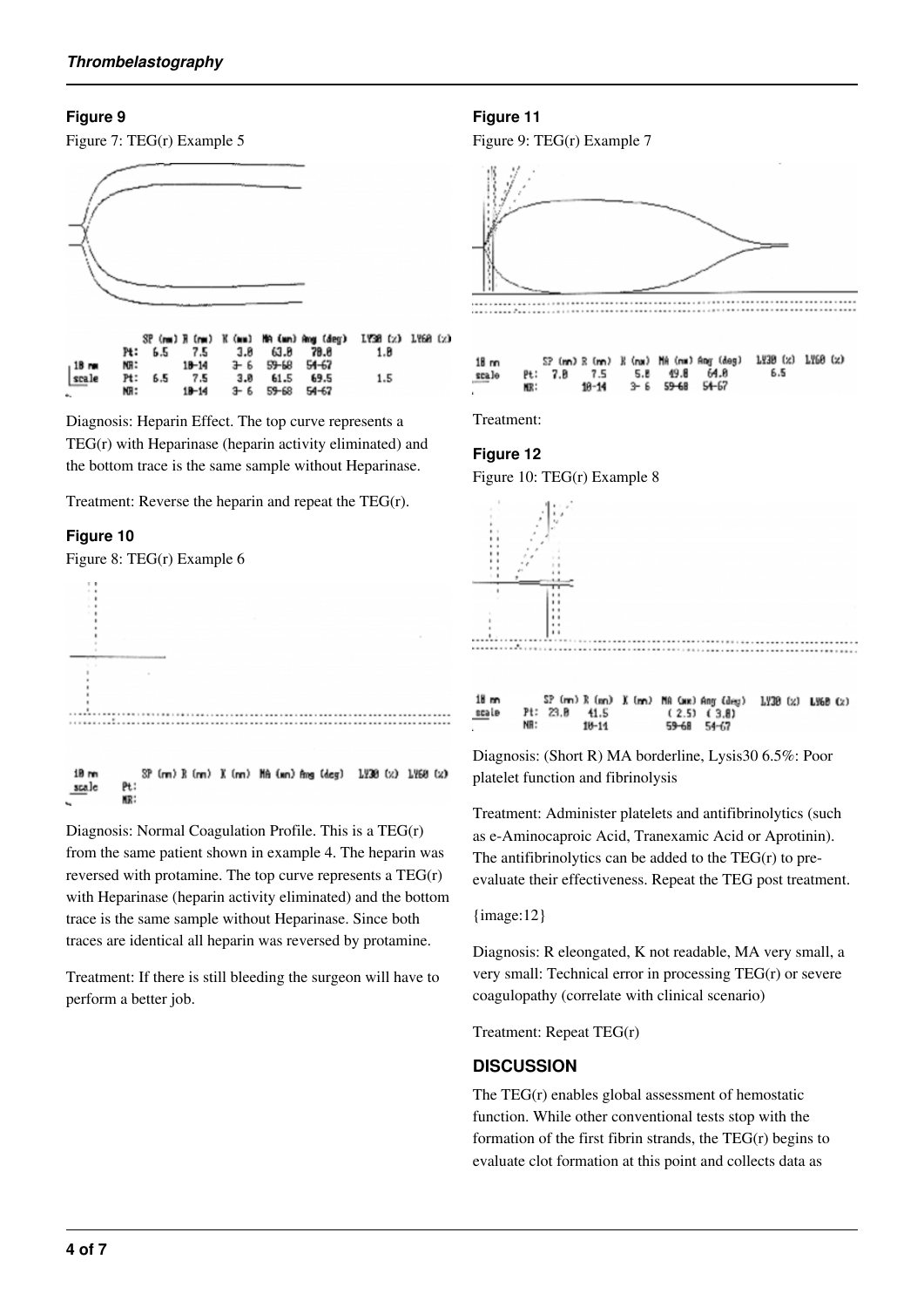clotting continues through to eventual clot lysis or retraction 2. Therefore, one single test produces information about several steps in the coagulation process. Unlike laboratory tests of hemostatic function which are measured in plasma, the TEG(r) measures clotting in whole blood and thus the interaction between fibrinogen, platelets and the protein coagulation cascade. Poor correlations are seen between most conventional coagulation tests and TEG(r) measurements  $\left(_{4}\right)$   $\left(_{5}\right)$ . The only significant correlation could be shown between the maximum amplitude MA of the TEG(r) and platelet aggregometry  $(_6)$ .

The modification of the  $TEG(r)$  through the addition of other substances such as heparinase or the monoclonal antibody fragment c7E3 (REOPRO) allow evaluation of heparin reversal with protamine or further differentation of coagulopathies. The heparinase-modified TEG(r)-assay proved to be more sensitive in detecting very low levels of heparin in patients undergoing cardiopulmonary bypass surgery compared to the activated clotting time  $(ACT)$   $(7)$ . Data gathered in the same study identified the presence of heparin before systemic heparinization or protamin reversal, and evaluated platelet-fibrinogen interaction in patients receiving systemic heparin. The use of heparinase-guided thrombelastography was as well described in the assessment of a parturient who had been anticoagulated with heparin for suspected thromboembolic disease  $\binom{8}{8}$ . TEG(r)-controlled heparin reversal in this case resulted in safe performance of regional anesthesia. In pediatric patients undergoing open heart surgery, the TEG(r) was able to predict with  $100\%$ accuracy increased postoperative bleeding. The specificity of TEG(r) prediction of future bleeding was  $73\%$  (<sub>9</sub>).

On the other hand, standard coagulation tests in adult patients undergoing cardiopulmonary bypass could only explain 12% of the observed variation in blood loss  $\binom{10}{10}$ . The  $TEG(r)$  seems therefore to be superior in the assessment of postoperative coagulopathies. This hypothesis correlates with the observation made by the authors of this article. Another study compared the usefulness of the TEG(r) in post-cardiopulmonary bypass coagulopathies  $_{11}$ ). Thrombelastography was a significantely better predictor (87% accuracy) of postoperative hemorrhage and need for reoperation than the activated clotting time ACT (30% accuracy) or coagulation profile (51% accuracy). Changes in transfusion therapy after institution of a blood management program based on TEG(r) in cardiac surgery patients resultet in a significantly lower incidence of overall transfusion (78.5% vs. 86.3%) during hospitalization and in total

transfusion in the operating room (57.9% vs. 66.4%)  $\binom{n}{12}$ . Mediastinal reexploration for hemorrhage was 5.7% before institution of TEG(r)-based coagulation monitoring and 1.5% in TEG(r)-monitored patients. The authors concluded that the use of TEG(r)-monitoring decreased the costs and potential risk for patients undergoing coronary artery bypass grafting surgery.

# **SUMMARY**

The usefulness of thrombelastography has been sufficiently documented in general surgery  $_{13}$ )  $_{14}$ )  $_{15}$ ), cardiac surgery (10-12)  $_{16}$ ), urology  $_{17}$ ), in obstetric patients  $_{18}$ )  $_{19}$ )  $_{20}$ ), in pediatric patients  $\binom{21}{22}$ , and in liver transplantation  $\binom{23}{24}$ . TEG(r) certainly takes an important place among the different coagulation tests. It is the only test measuring all dynamic steps of clot formation until eventual clot lysis or retraction. The cost-effectiveness of TEG(r) could be demonstrated in several studies. A comprehensive knowledge of the method is necessary in order to make appropriate decisions. Better management of coagulopathies will result in a decrease of donor exposure and the risks accompanying transfusion of heterogeneous blood products. The authors hope to provide a better understanding and an increase in popularity of the TEG(r) among health care providers.

# **SUGGESTED READING**

Seminars in Thrombosis and Hemostasis 1995, Volume 21, Supplement 4 was dedicated to thrombelastography and reviews most of the aspects of this technique.

#### **References**

1. Hartert H: Blutgerinnungsstudien mit der Thrombelastographie, einem neuen Untersuchungsverfahren. Klin Wochenscgr 1948; 26: 577-583. 2. Mallet SV, Cox DJA: Thrombelastography; a Review Article. Br J Anaes 1992; 69: 307-313. 3. Greilich PE, Alving BM, O'Neill KL, Chang AS, Reid TJ: A Modified Thromboelatographic Method for Monitoring c7E3 Fab in Heparinized Patients. Anesth Analg 1997; 84: 31-38. 4. Zuckerman L, Cohen E, Vagher JP: Comparison of Thrombelastography with Common Coagulation Tetsts. Thromb Haemost 1981; 46: 752-756. 5. Chandler WL: The Thromelastograph and the Thrombelastograph(r) Technique. Seminars Thromb Hemost 1995; 21, 4: 1-6. 6. Tuman KJ, McCarthy RJ, Patel RV, Ivankovich AD: Comparison of Thrombelastography and Platelet Aggregometry. Anesthesiology 1991; 75: A 433. 7. Tuman KJ, McCarthy RJ, Djuric M, Rizzo V, Ivankovich AD: Evaluation of Coagulation During Cardiopulmonary Bypass with a Heparinase-Modified Thromboelastographic Assay. J Cardiothorac Vasc Anesth 1994; 8: 144-149. 8. Abrahamson DC, Abouleish EI, Pivalizza EG, Luehr SL, Myers T Phillips MD: Heparinase-guided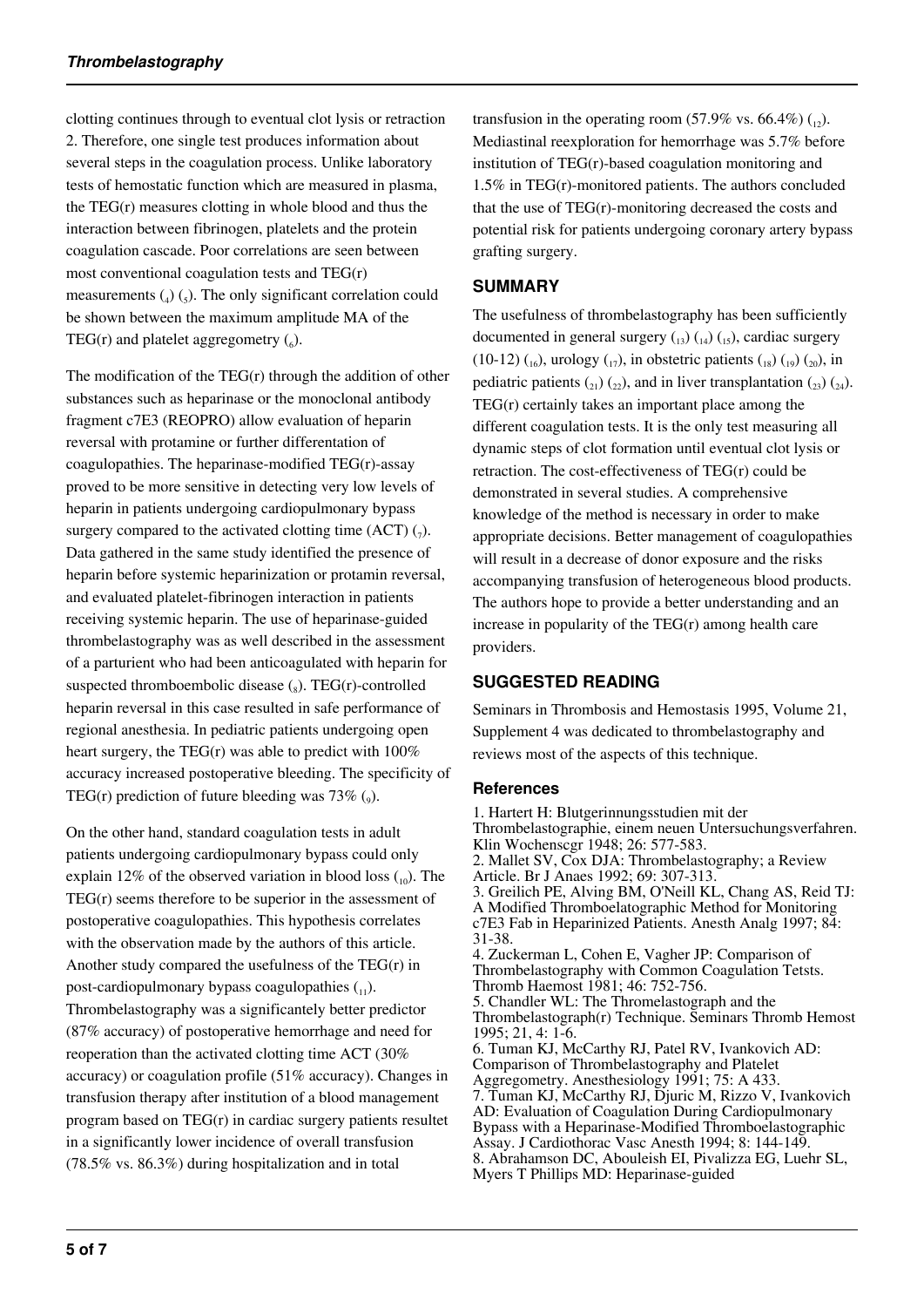Thrombelastography in an Anticoagulated Parturient. Br J Anaesth 1996; 77: 556-558.

9. Martin P, Horkay F, Rajah SM, Walker DR: Monitoring of Coagulation Status Using Thrombelastography During Paediatric Open Heart Surgery. Int J Clin Monitoring & Computing 1991; 8: 183-187.

10. Gravlee GP, Arora S, Lavender W, Mills SA, Hudspeth AS, Cordell AR, James RL, Brockschmidt JK, Stuart JJ: Predictive Value of Blood Clotting Tests in Cardiac Surgical Patients. Ann Thorac Surg 1994; 58: 216-221.

11. Spiess BD, Tuman KJ, McCarthy RJ, DeLaria GA, Schillo R, Ivankovich AD: Thrombelastography as an Indicator of Post-Cardiopulmonary Bypass Coagulopathies. J Clin Monit 1987; 3: 25-30.

12. Spiess BD, Gillies BSA, Chandler W, Verrier E: Changes in Transfusion Therapy and Reexploration Rate After Institution of a Blood Management Program in Cardiac Surgical Patients. J Cardiothorac Vasc Anesth 1995; 9: 168-173.

13. Caprini JA, Arcelus JI, Laubach M, Size G, Hoffman KN, Coats RW, Blattner S: Postoperative

Hypercoagulopathy and Deep-Vein Thrombosis After Laparoscopic Cholecystectomy. Surg Endosc 1995; 9: 304-309.

14. Palmer JD, Francis DA, Stuart Roath O, Francis J, Iannotti F: Hyperfibrinolysis During Intracranial Surgery; Effect of High Dose Aprotinin. J Neurol Neurosurg Psychiatry 1995; 58: 104-106.

15. , Arcelus JI,, Traverso CI, Caprini JA:

Thrombelastography for the Assessment of

Hypercoagulability During General Surgery. Seminars

Thromb Hemost 1995; 21, Suppl 4: 21-26.

16. Spiess BD: Thrombelastography and Cardiopulmonary Bypass. Seminars Thromb Hemost 1995; 21, Suppl 4: 27-33. 17. Bell CRW, Cox DJA, Murdock PJ, Sullivan ME, Pasi KJ, Morgan RJ: Thrombelastographic Evaluation of Coagulation in Transurethral Prostatectomy. Br J Urology 1996; 78: 737-741.

18. Lowenwirt I, Dadic P, Krishnamurthy V: Essential Thrombocythemia and Epidural Analgesia in the Parturient; Does Thrombelastography Help? Reg Anesth 1996; 21: 525-528.

19. Orlikowski CEP, Rocke DA: Coagulation Monitoring in the Obstetric Patient. Int Anesth Clinics 1994; 32: 173-191. 20. Orlikowski CEP, Rocke DA, Murray WB, Gouws E, Moodley J, Kenoyer DG, Byrne S: Thrombelastography Changes in Pre-Eclampsia and Eclampsia. Br J Anaesth 1996; 77: 157-161.

21. Williams JD, Douglas E: Thromboelastography Predicts Transfusion Requirements in Kids After Heart Surgery. Anesth News; May 1997.

22. Miller BE, Bailey JM, Mancuso TJ, Wweinstein MS, Holbrook GW, Silvey EM, Tosone SR, Levy JH: Functional Maturity of the Coagulation System in Children; An

Evaluation Using Thrombelastography. Anesth Analg 1997; 84: 745-748.

23. Kang Y: Thrombelastography in Liver Transplantation. Seminars Thromb Hemost 1995; 21, Suppl 4: 34-44.

24. Gillies BSA: Thrombelastography and Liver

Transplantation. Seminars Thromb Hemost 1995; 21, Suppl 4: 45-49.